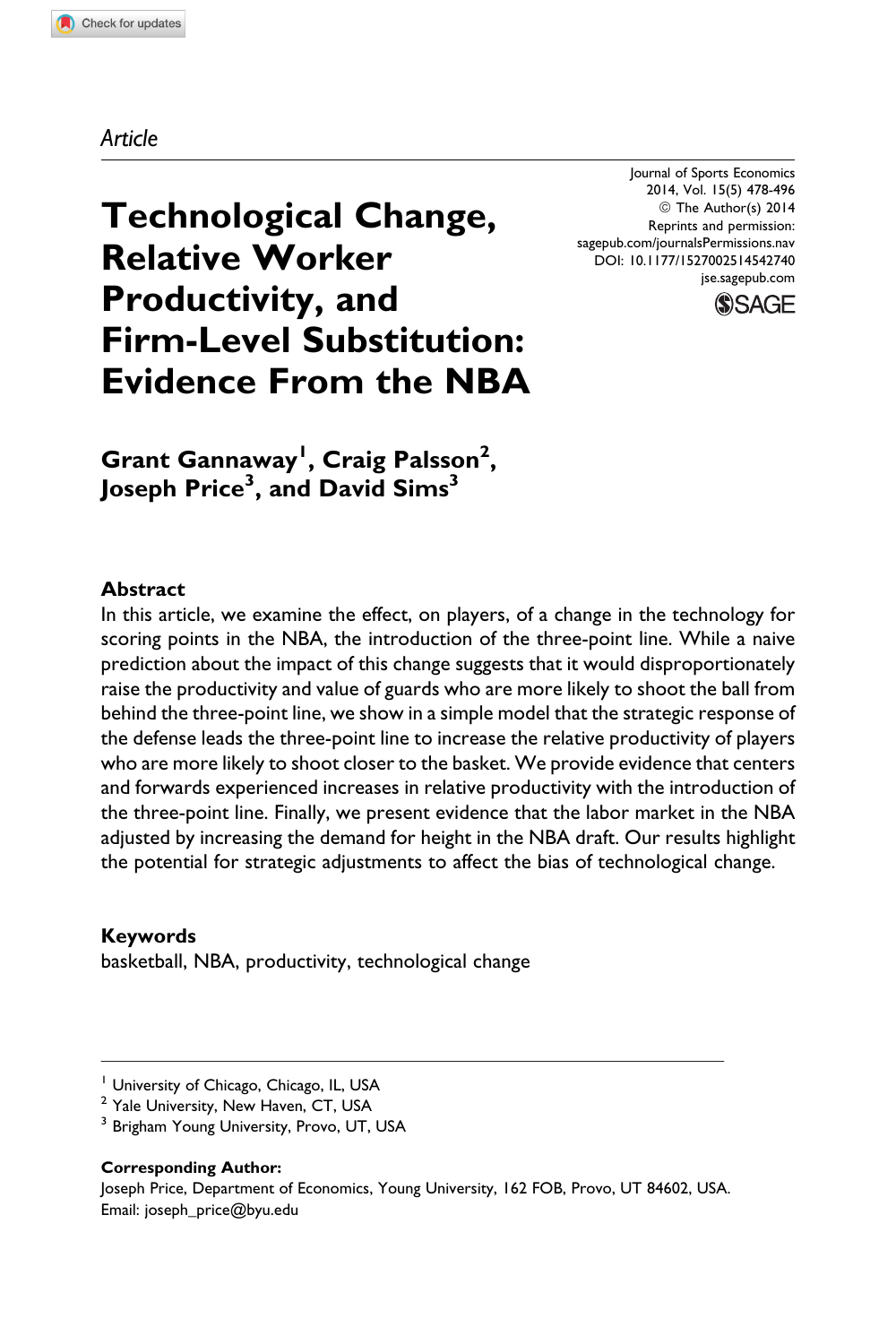# Introduction

In this article, we study the effects of an exogenously imposed change in the technology for producing points in a basketball game, the introduction (and later movement of) the three-point line in the National Basketball Association (NBA). Thus, this article contributes to a growing literature addressing how the bias of technological change toward selective occupation or skill groups causes changes in the relative value and use of those groups by firms. Of course, the type of technical change we examine is different in some respects from the canonical case referenced by most labor economists, in that it is neither capitalembodied nor easily represented in an analytical production function. Nevertheless, this environment has several features that make it desirable for analysis. First, the technological change is externally imposed and is not dependent on the relative skill mix of teams or an endogenous adoption decision. Second, the number of market firms and employment within those firms is fixed, reducing the margins affected by the technical change. Further, the possible firm-level effects on the organization of work and other hierarchical management issues such as those raised in Bresnahan, Brynjolfsson and Hitt (2002) can be ignored in this context. Finally, there are easily available data to measure labor productivity and the responses by firms.

This basketball context is also of interest because it shows how technological shifts may change the relative productivity of certain groups through altering the optimal equilibrium strategies of firms rather than multiplicatively modifying per unit output. Indeed, we show that the group whose marginal point potential is increased by the three-point line is precisely the group that becomes relatively less productive once optimal equilibrium strategies are taken into account. We then analyze how this change in relative productivity affects the relative value of different player types in the NBA draft.

The remainder of this article is organized into the following sections: The second section provides a brief introductory background on the effects of technical change in the labor economics literature and the institutional details of the NBA's introduction of a three-point line. The third section introduces a simple model, similar in nature to the penalty kick model used by Chiappori, Levitt, and Groseclose (2002), to illustrate the mechanism by which the introduction of the threepoint line leads to a modification of equilibrium strategies in a way that increases the relative productivity of an unintuitive positional group of players (our version of occupation). This model also makes a number of predictions about the responses of firms in relative uses of the different positional groups. The fourth section introduces the data and tests these simple predictions, showing that they are largely verified. The fourth section also looks at the further empirical effects of the relative productivity changes on the value of the affected player groups. The fifth section concludes.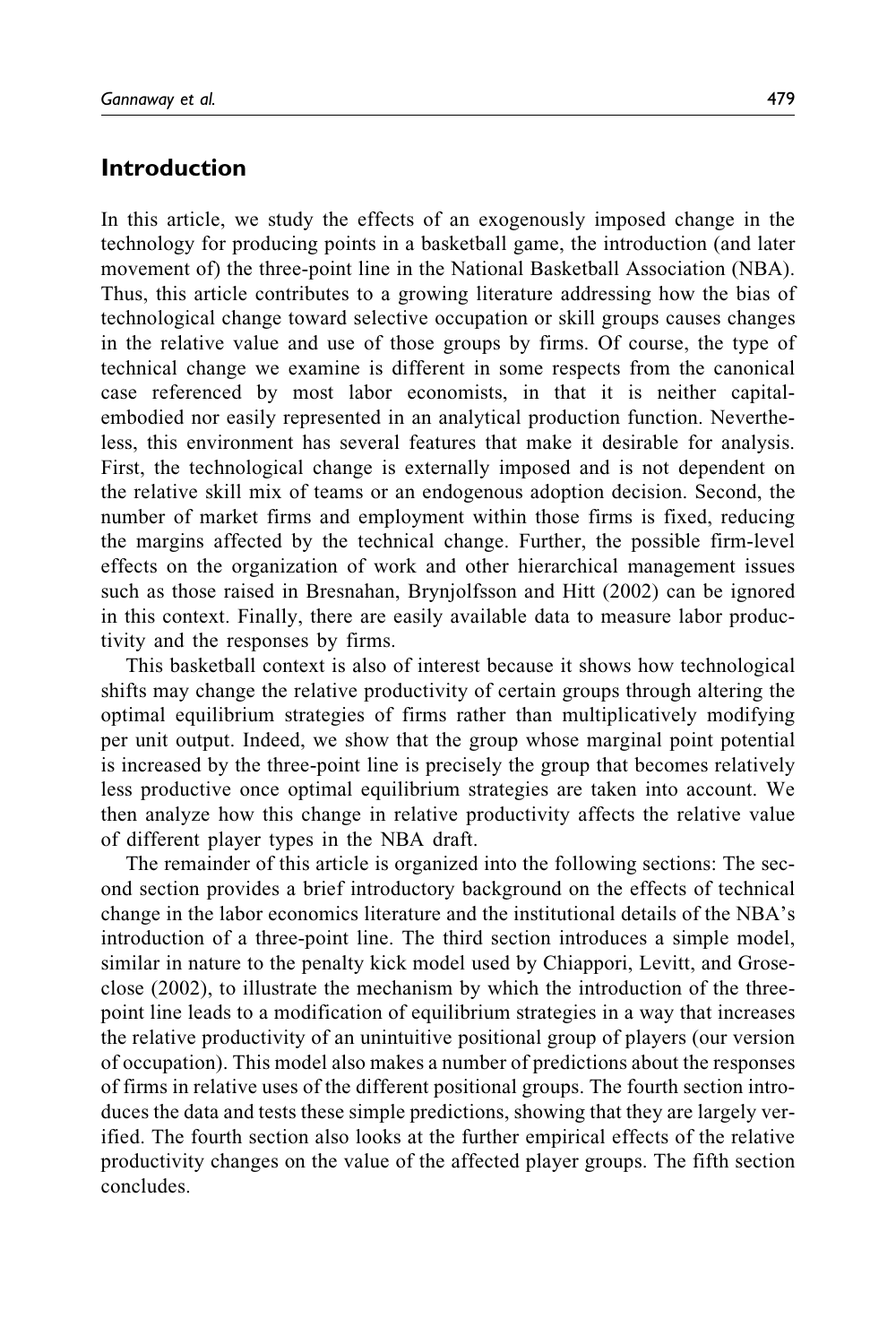# **Background**

### Technical Change and Skill or Occupational Bias

A large strand of the labor economics literature of the past generation has been devoted to investigating the effects of technological change on relative worker productivity and the resulting responses of firms to these changes. While much of this work has been dominated by the skill biased technical change story that arose to explain changes in the college wage premium and the stretching of the observed wage distribution beginning in the late 1970s (Acemoglu 2002a; Autor, Katz, & Krueger, 1998; Katz & Murphy, 1992; etc.), there is also an interest in understanding firm-level employment adjustments to technology in a more general sense.

Despite a large theoretical literature on the effects of skill biased technical change on firm production, input use and relative worker wages (see summaries in Hornstein, Krusell, & Violante, 2005; Katz & Autor, 1999); empirical examinations of the response of skill demand and wages to these changes have largely been limited to aggregate economy or industry level analyses. There are numerous reasons for this; however, the primary barriers to a convincing identification of firm-level effects come from the endogenous nature of technological change adoption (Acemoglu, 1998, Acemoglu, 2002b) and difficulty in accounting for a wide variety of margins available for firm adjustment.

Despite these barriers, the literature has produced some widely accepted empirical evidence on the effect of technical change on the U.S. economy's relative use of input classes. Among these consistent findings is that technical change in recent decades has been accompanied by a resulting skill upgrading both within industries (Autor et al., 1998; Berman, Bound, & Griliches, 1994; Berman, Bound, & Machin, 1998) and establishments (Bernard & Jensen, 1997; Dunne, Haltiwanger, & Troske, 1996). These results are helpful in explaining the rise of the educational (college) wage premium in the face of a relative increase in labor force education. Additionally, these results are often taken as evidence that capital-embodied information technology changes were in fact skill (or more precisely, education) biased.

A more recent version of the capital-skill complementarity story has emphasized the greater importance of occupation relative to education, as the former is more closely linked to a specific set of skills, whether learned or inherent, which might be rendered more (or less) in demand due to technical change. Indeed, the work of Autor, Levy, and Murnane (2003) and Autor, Katz and Kearney (2006, 2008) provide a clear basis for understanding why some occupations might see a relative benefit/decline due to information technology and provide industry-level evidence of change in the relative productivity of various occupations. While this Occupation Biased Technical Change theory is clearly key in explaining overall labor market events of the past generation, there is some question as to how predictive it is regarding the effects of future, potentially different, varieties of technical change on firm-level behavior. Past episodes of technical change have often had exactly the opposite kind of relative bias (Goldin & Katz, 1998) and have been embodied in different forms (Atkeson & Kehoe, 2007).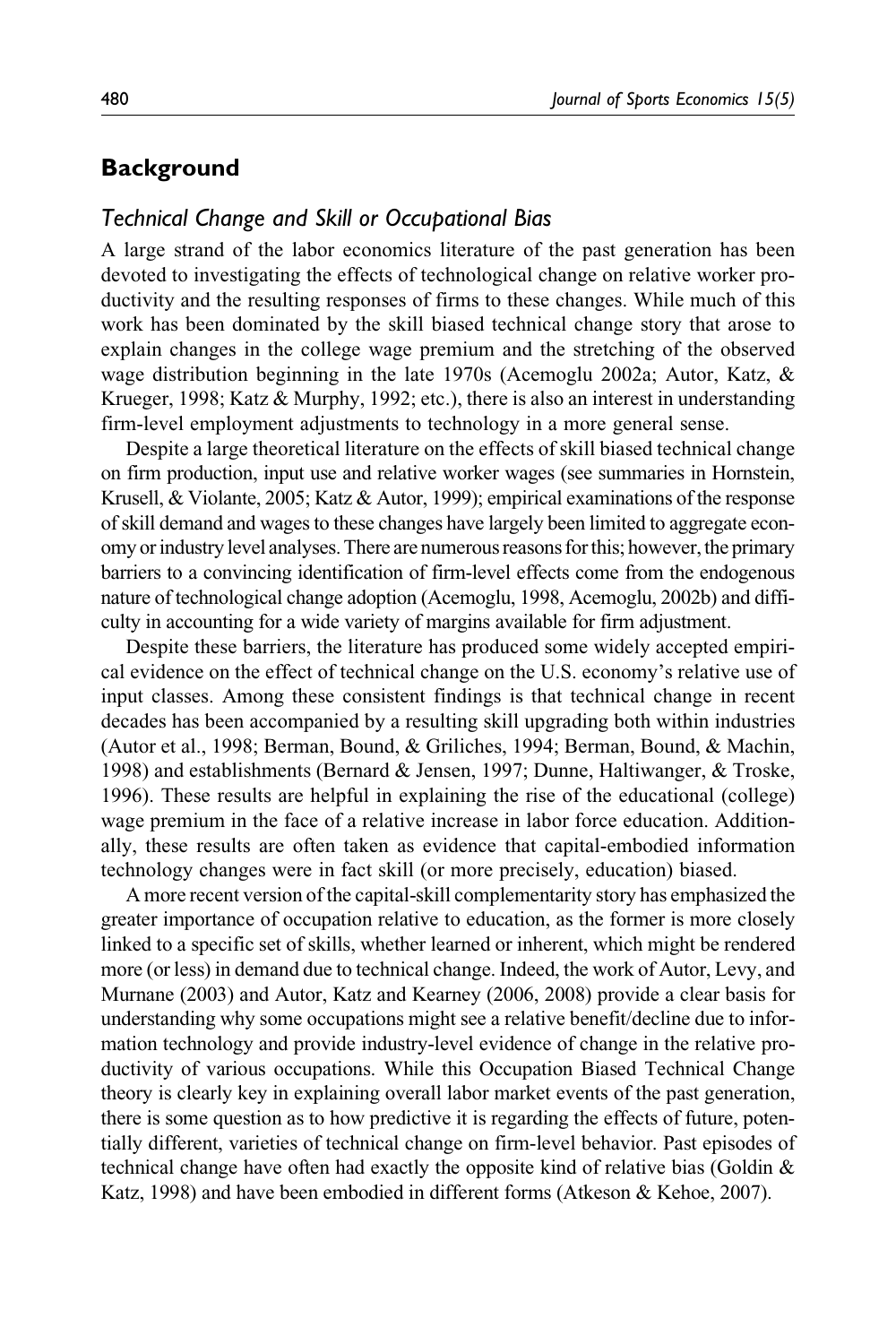

Figure 1. Average seasonal three-point attempts by position.

## Background on the NBA Three-Point Line

We now turn to a brief discussion of the history of the three-point line in the NBA. Prior to the 1979-1980 NBA season, all successful baskets were worth a uniform two points. The idea that a shot made far from the basket should be given an additional point had been floated decades before and had even been used experimentally by some colleges in the post–World War II period. However, the three-point line only received widespread attention after its adoption by a rival professional basketball league, the American Basketball Association, upon its inception in 1967. Though that league folded in 1976 with its four surviving teams (of an original 11) agreeing to join the NBA, it created a popular perception that the three-point line added excitement to the game and led to the NBA adoption. The initial three-point line consisted of two side segments 22 feet from the basket extending to the foul line, joined to an arc segment 23 feet and 9 inches from the basket.

This rule change, increasing the point value of certain shot attempts, can be seen as a clear innovation in the technology for scoring points in an NBA game. However, like many changes to production technologies, it is unlikely to equally increase the productivity of all a firm's workers. Figure 1 shows the evolution of three pointers taken in the NBA from the rule's inception, by player position. The patterns in the figure are what a casual observer of the game of basketball might expect. The most three pointers are taken by players that play guard, an offensive position relatively far from the basket followed by forwards who offensively play somewhat closer to the basket. Centers, the players who play closest to the basket, take relatively few three-point shots. While this diagram might initially lead us to suspect that the introduction of the three-point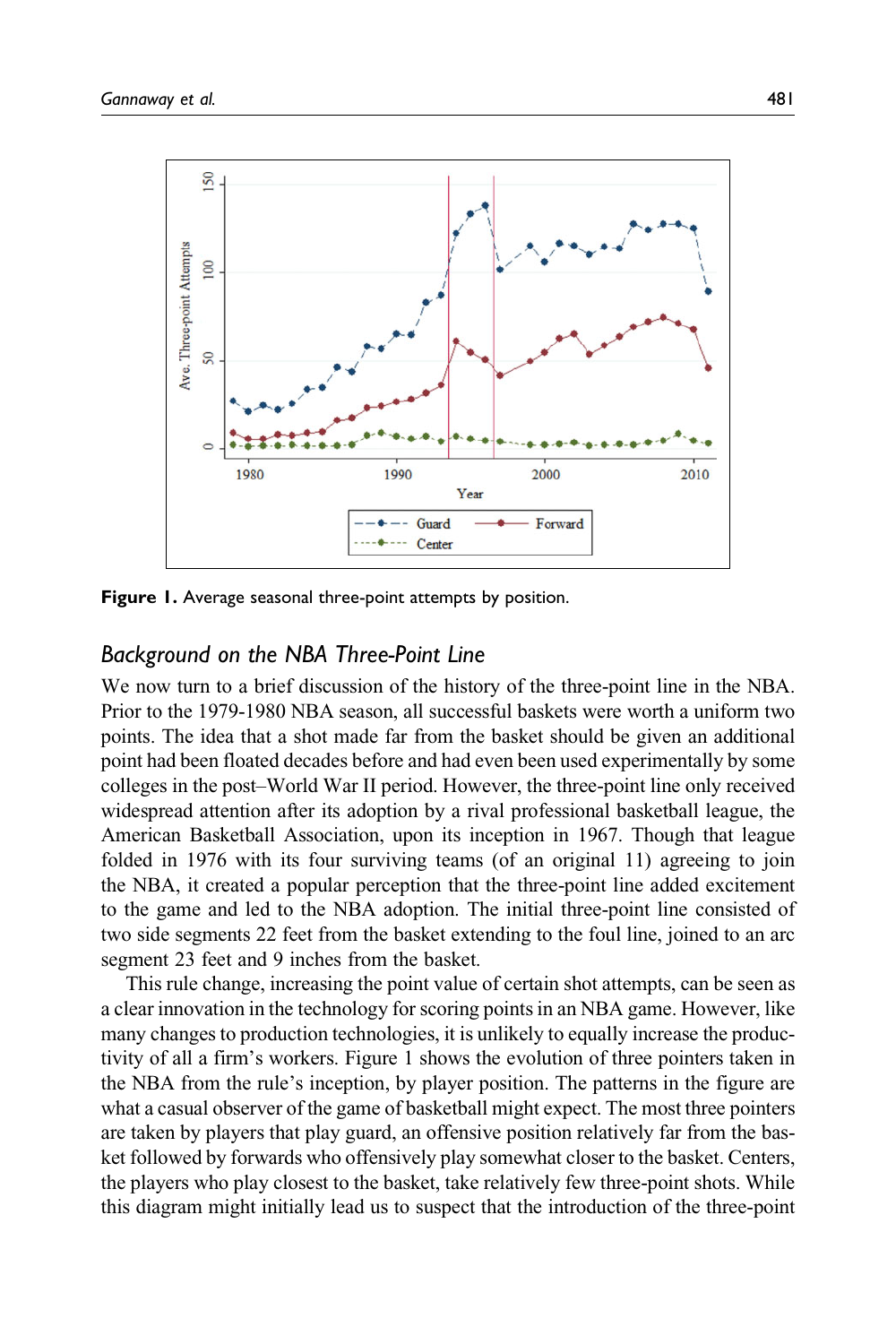line favors the relative productivity of guards, we show in the next section that it actually will have the opposite effect, increasing the relative scoring productivity of players positioned near the basket. In the fourth section, we provide empirical evidence for this potentially counterintuitive hypothesis.

Moreover, the introduction of the three-point line is not the only innovation in the point scoring rules during this era. With the stated desire to increase scoring, the NBA shortened the distance of the three-point line's arc segment to make the line a uniform 22 feet from the basket starting in the 1994-1995 season. This change lasted for 3 years and can be seen in Figure 1 as the period bracketed by the vertical lines. This creates another potential source in variability of positional production that we will use in our analysis.

The three-point shot has been used in past research by McCormick and Clement (1992) to evaluate managerial efficiency using data from the 1980-1981 through 1986-1987 NBA seasons. They note that coaches can make decisions that shift the fraction of shots that occur from behind that three-point line. Effective managers will attempt to equalize the marginal rates of return across the two types of shots. They find that this measure of efficiency differs greatly between coaches, that coaches who are more efficient along this measure achieve more wins, and that some coaches become better along this measure of efficiency. In the model that follows in the next section, we implicitly assume that coaches are optimally allocating shots across the two types to maximize point production. The type of managerial inefficiencies that McCormick and Clement identify in their article will introduce a bit of noise into our empirical work that will reduce the precision of our estimates.

# Theoretical Framework

#### Setup

We now introduce an extremely simple and highly stylized model to illustrate the mechanism through which the introduction of a three-point line might be expected to influence the relative productivity of basketball positional groups in a particular way. This model takes the form of a two-player simultaneous move game, which we will call 2ball, with one player designated the offense and the other the defense.

Each player has two pieces in the game, which for the offensive player are designated close (C) and far (F), due to their fixed positions on the game field relative to some object. The essential element of the game is the attempt (intuitively this may be thought of as trying to hit the object with a thrown ball), which may be made by one of the pieces. If successful, an attempt from the C piece earns the offensive player  *points and a successful attempt by the F piece earns*  $*n*$  *points. The move for the* offensive player is a choice of which piece, C or F, will take an attempt.

The defensive player also has two pieces, and his move reflects a positional choice. He may assign his pieces to each guard one of the offensive pieces, or he may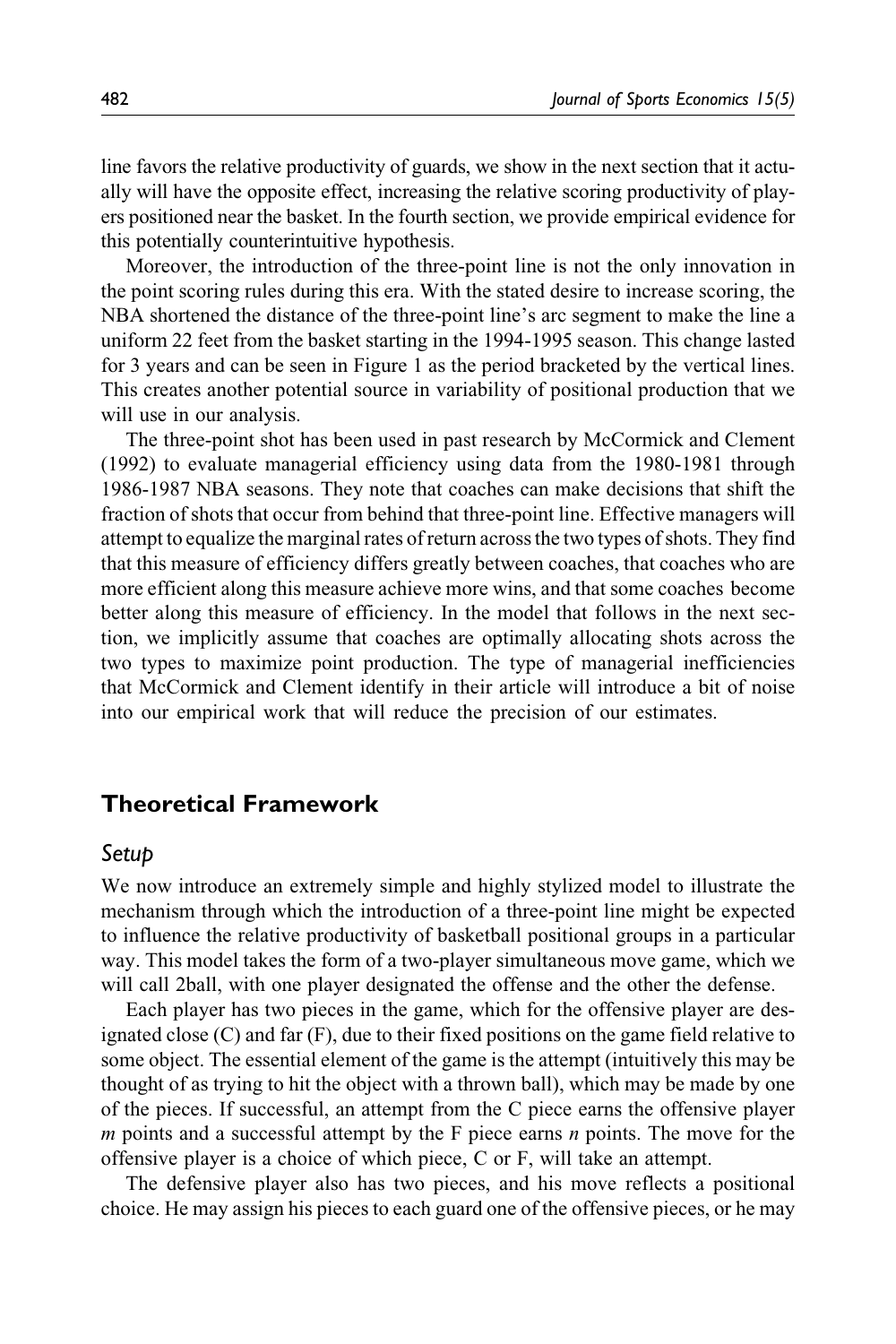|         |                          | Defense                  |  |  |
|---------|--------------------------|--------------------------|--|--|
| Offense |                          |                          |  |  |
|         | $m\pi_1^C$ , $-m\pi_2^C$ | $m\pi_2^C$ , $-m\pi_2^C$ |  |  |
|         | $n\pi_1^F$ , $-n\pi_2^F$ | $n\pi_1^F$ , $-n\pi_2^F$ |  |  |

Figure 2. The normal form game of 2ball.

choose to assign both of them to defend the Close piece. We will assume subsequently that the latter will reduce the Close piece's probability of completing an attempt. Thus, we can label possible defensive moves by the number of pieces used to guard the offensive C piece as  $\{1,2\}$ . In the former case, the other piece is implicitly used to guard the F piece.

The probabilities of a successful attempt are strategy dependent as explained subsequently and are common knowledge to both players. The offensive player is a risk neutral point maximizer and the defensive player a risk neutral point minimizer, thus the defensive player's effective payoffs to a completed attempt, by F or C, are  $-n$  and  $-m$ , respectively.

To complete the game, we introduce the probability that an attempt is successful, which we represent as  $\pi_d^p$  where the superscript p reflects the offensive piece making the attempt  $(C \text{ or } F)$  and the subscript  $d$  reflects the number of defending pieces assigned to the C piece. While these probabilities could be extended to make them match specific in the manner of Chiappori et al. (2002), here we assume that they are inherent to the offensive piece. The normal form payoff matrix to this game is shown in Figure 2.

## **Assumptions**

We now make some assumptions that take the form of restrictions on the relative values of the attempt probabilities in the game. Some of these restrictions are motivated by empirical regularities observed in the game of basketball.

$$
\pi_1^C > \pi_1^F,\tag{1}
$$

$$
\pi_1^C > \pi_2^C, \quad \pi_1^F < \pi_2^F, \quad \pi_2^C < \pi_2^F,
$$
\n(2)

$$
\pi_1^C - \pi_2^C > \pi_2^F - \pi_1^F.
$$
\n(3)

Recall that the subscript refers to the number of defenders assigned to the C piece. Thus, the first assumption requires that an attempt from a Close piece has a higher probability of success than an attempt from the Far piece given an equal number of defenders. This incorporates the intuitive idea that distance matters negatively in attempts. The second assumption is that the probabilities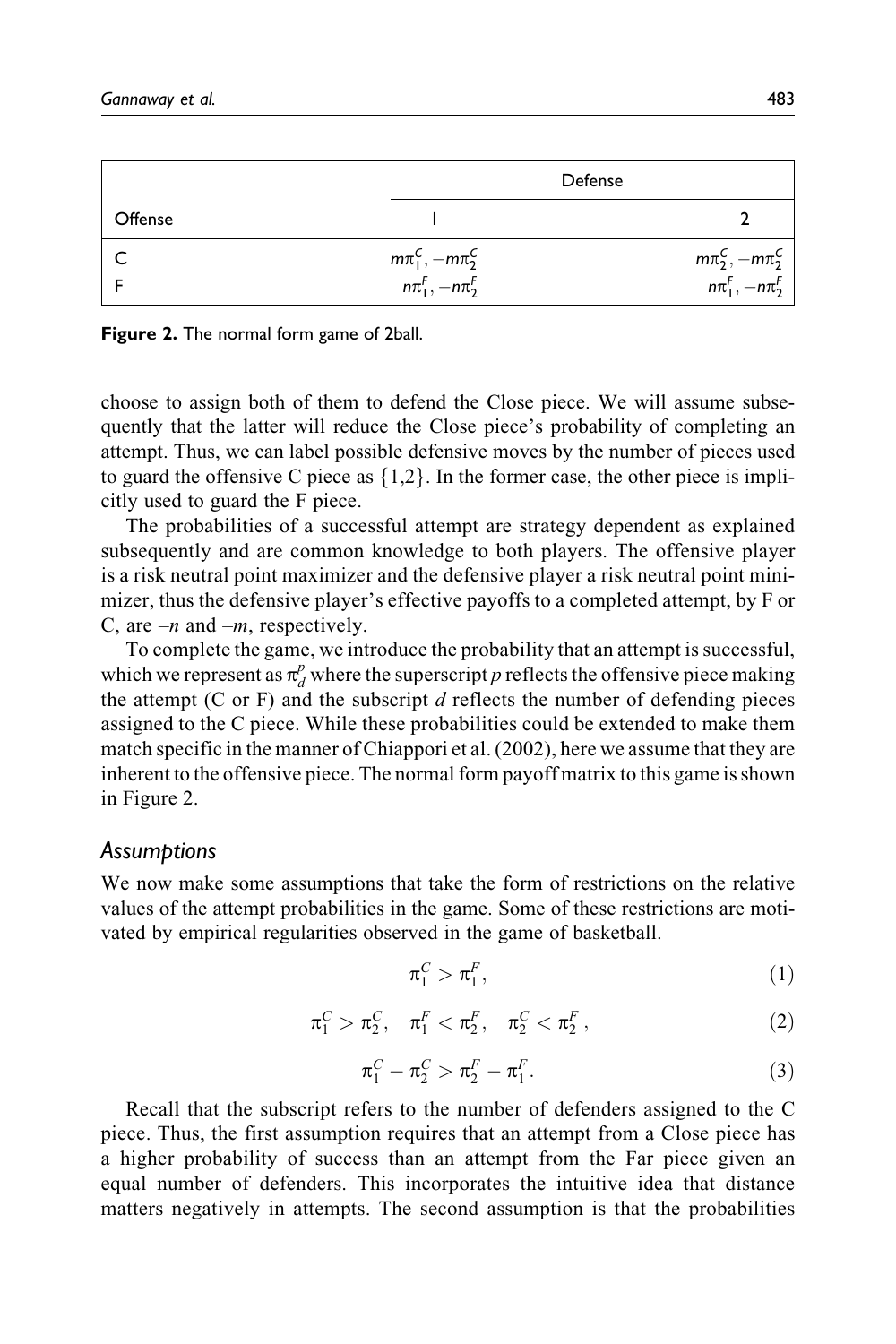of a successful attempt for either offensive piece are decreasing in the number of defenders assigned to that piece and that an uncovered far attempt has a higher probability of success than a covered close one. This incorporates the intuitive idea that defenders matter. The third, and final, assumption concerns the relative value of defense, meaning that a marginal defending piece causes a greater reduction in probability of success for a Close piece than a Far piece. Again, this reflects the empirical observation that basketball teams regularly leave perimeter players unguarded in order to double-team inside players. More importantly, we almost never see the opposite pattern of leaving interior players unguarded to double team outside players, suggesting our assumed ordering of marginal effects.

#### Equilibrium and Initial properties

While the finite nature of the game guarantees the existence of a Nash equilibrium, it is clear from the payoff matrix that no such equilibrium exists in pure strategies. The defense always prefers to have the marginal defender guard the attempting offensive piece, while the offense prefers to have the Close piece attempt when defense is 1, but the Far piece attempt when the defender chooses 2. In fact, the game is fundamentally of the zero-sum ''Matching Pennies'' variety and the unique mixed strategy equilibrium can be solved for by equating payoffs across the pure strategies conditional on the opponent's randomization.

If we allow  $p$  to define the offensive mixed strategy and constitute the probability the offense will choose the C piece for the attempt and allow  $q$  to be the corresponding probability, the defense chooses 1 in its mixed strategy. Then the equilibrium conditions will be as follows:

$$
p^* = \frac{n(\pi_2^F - \pi_1^F)}{n(\pi_2^F - \pi_1^F) + m(\pi_1^C - \pi_2^C)},
$$
  

$$
q^* = \frac{n\pi_2^F - m\pi_2^C}{n(\pi_2^F - \pi_1^F) + m(\pi_1^C - \pi_2^C)}.
$$

Initially, if we further suppose that the number of points for a successful attempt is equal across pieces, that is  $n = m$ , then Assumption 3 implies that the proportion of C attempts in equilibrium  $p^*$  will be less than one half. In contrast, the defensive mixed strategy will depend on the unspecified relative size of  $\pi_2^F - \pi_2^C$  versus  $\pi_1^C - \pi_1^F$ . Furthermore, if we allow this game to be repeated a large number of times, we would also observe certain equilibrium output characteristics, most notably the fraction of attempts successful for each piece would be:

$$
C_{\text{success}} = q(\pi_1^C) + (1 - q)(\pi_2^C),
$$
  
\n
$$
F_{\text{success}} = q(\pi_1^F) + (1 - q)(\pi_2^F).
$$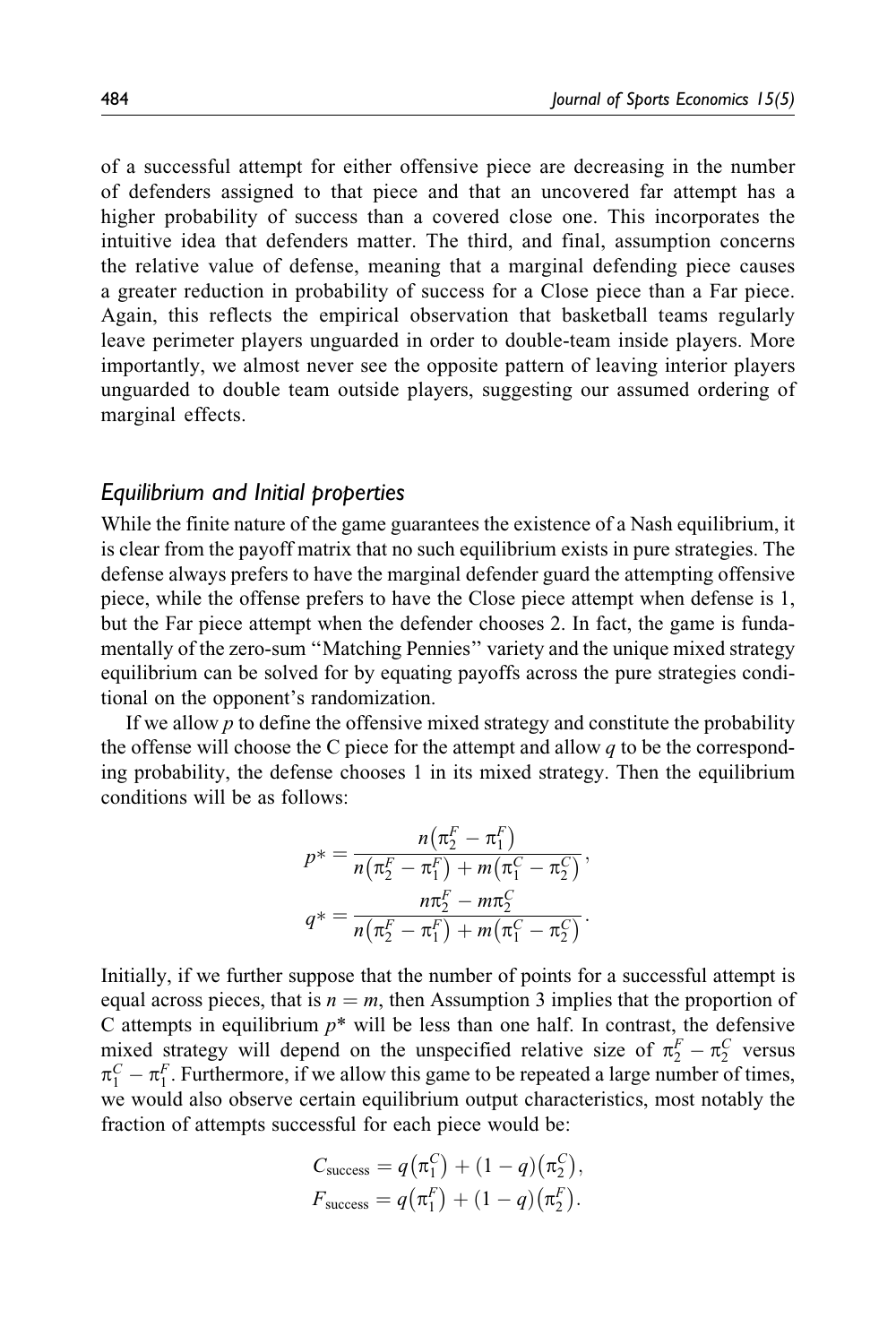Other potentially interesting features of this equilibrium concern the relationship between the productivity of the pieces and equilibrium mixing of strategies. For example, decisions about the fraction of attempts given to the Close piece are invariant to an additive change in ability by either offensive piece. That is, changes to the attempt probabilities for a piece that involve an additive factor for all defensive coverage possibilities are differenced out in determining  $p^*$ . This is not true however for determination of the optimal defensive mix, which calls for the defensive player to increase the probability of allocating the marginal defender to the piece that experiences either additive or multiplicative increases in attempt success probabilities. This also creates interesting potential complementarities between pieces, as exogenously increasing the quality or success rate of a Far attempt by an additive amount (for all defensive scenarios), will increase the  $C<sub>success</sub>$  rate through raising q and vice versa.

### Changes to Relative Productivity

Although this simple game is highly stylized, its important predictions come when we allow a rule change to increase the nominal productivity of an F attempt. Suppose now that we increase *n* so that  $n > m$ . The following predictions emerge directly from our assumptions.

$$
\frac{\delta p^*}{\delta n} > 0,
$$
\n
$$
\frac{\delta q^*}{\delta n} > 0,
$$
\n
$$
\frac{\delta C_{\text{success}}}{\delta n} > 0,
$$
\n
$$
\frac{\delta F_{\text{success}}}{\delta n} < 0.
$$

These results are the key to understanding our predictions for how the introduction of a three-point line affects the relative productivity of positional groups in the NBA. Although an increase in the value of a successful attempt by the Far piece might be expected to increase the relative productivity of that piece, the model predicts that exactly the opposite will likely occur once equilibrium strategic behavior is accounted for. The mechanism by which this occurs is easily seen in predictions 1 and 2. The equilibrium defensive strategy responds to the rule change by increasing  $q$ , the fraction of the time a defensive piece is sent to guard F. Thus, although the attempts are worth more points, the success percentage for F is lower and the productivity change, as measured by points per attempt for F, is ambiguously signed in its change.

On the other hand, the Close piece will have a higher success rate for those attempts making it unambiguously more productive than under an equal point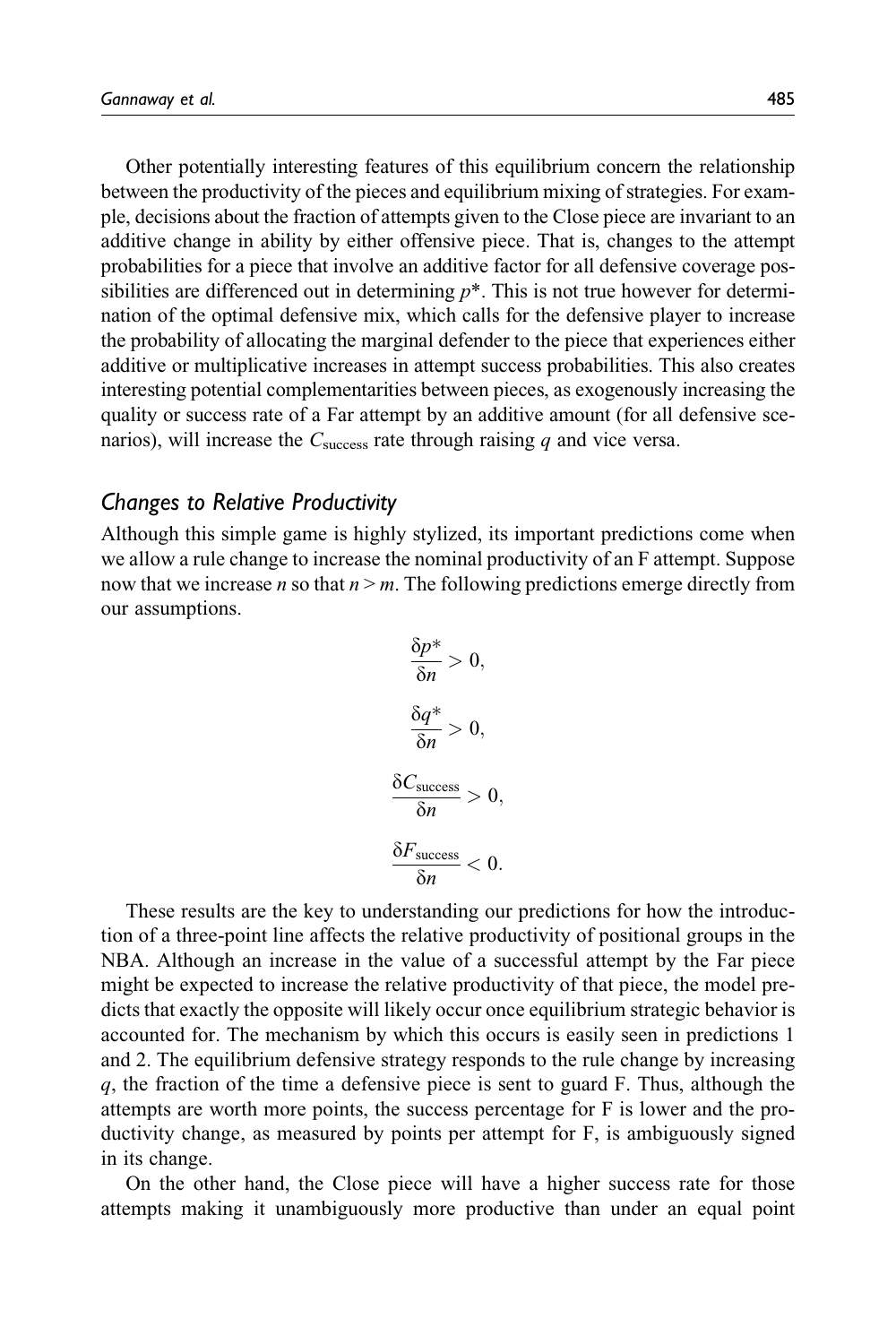regime and very likely relatively more productive. Furthermore, the equilibrium  $p$  increases, meaning that the  $F$  player gets fewer attempts. This last point captures the logical substitution response of firms to the change in relative productivity. Since the Close piece is relatively more productive per attempt, we would expect to see it get more attempts.

Despite the stylized nature of the model, we expect the key mechanism to carry over into the analysis of actual basketball results. That is, we expect that the shifting defensive strategy in response to the introduction of the three-point line will lead to greater relative productivity for offensive players that play close to the basket (Centers) and few, if any, changes for players far from the basket (Guards). Observers of the NBA suggested that this defensive strategy shift actually occurred. Hubie Brown, two-time NBA coach of the year remarked about the change, ''You have to tell your players to remember who the shooters are, and when those guys are 25 feet from the basket ... guard them. Don't give them the 25-footer, which is something players had been conditioned to do all their lives'' (Pluto, 1990).

It is more difficult to operationalize the 1994 shortening of the three-point line in this model, as it does not explicitly change the value of a particular attempt, but rather affects the underlying attempt probabilities for the Far piece. If this is modeled as a common multiplicative increase to all  $\pi_d^F$ , then it will act on equilibrium strategies in the same manner as an increase in  $n$ , the point value for a successful far attempt. However, if the increase is a common element added to both probabilities, it will only affect the defensive equilibrium strategy and hence equilibrium success rates, but not the offensive attempt mix probability across pieces.

# Testing Model Predictions

### Data

We use data from<http://www.basketballreference.com> to provide information on each player's height, position, draft year, and draft number as well as annual performance statistics (i.e., points, attempted shots, etc.). Table 1 provides the summary statistics for productivity and related statistics, separated into two time periods. The first period covers the 1974-1975 to 1983-1984 seasons, which includes the 5 years before and 5 years after the introduction of the three-point line in the NBA. The second time period includes the 1990-1991 to 1996-1997 seasons and includes the 3 years before and the 3 years after the NBA shortened the distance of the threepoint line. Our two primary measures of player productivity are the completion rate (shots made divided by shots attempted) and points per attempted shot. The second measure adjusts for the fact that the introduction of the three-point line allowed some shots to be more valuable than others. In Table 1, we also include measures of player performance separately for three-point shots, field goals, and the number of minutes and games played.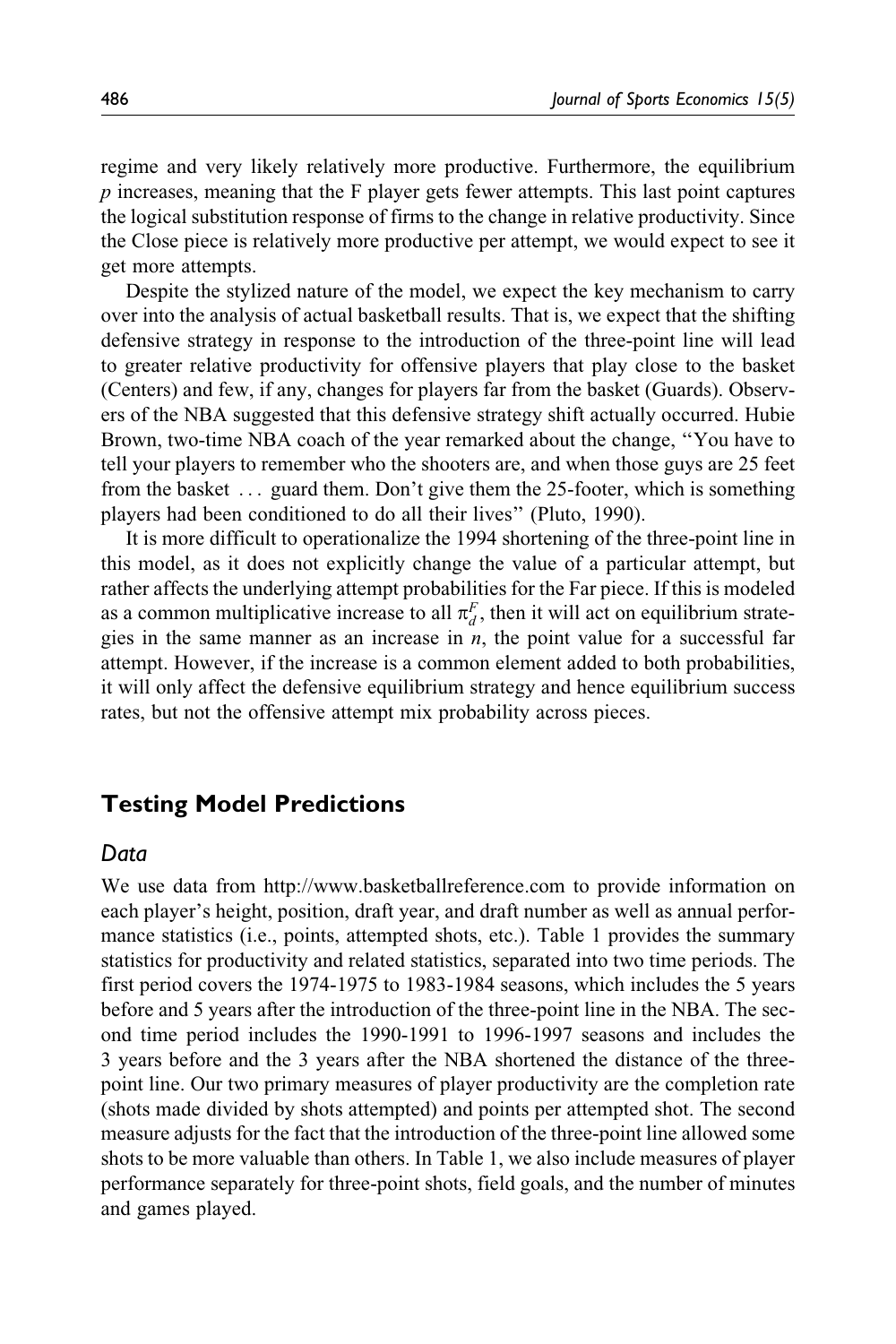|                           | 1974-1975 to 1983-1984 |       |               | 1990-1991 to 1996-1997 |  |
|---------------------------|------------------------|-------|---------------|------------------------|--|
|                           | <b>Before</b>          | After | <b>Before</b> | After                  |  |
| Points/Attempt            | 0.934                  | 0.957 | 0.900         | 0.848                  |  |
| Completion rate           | 0.467                  | 0.481 | 0.462         | 0.450                  |  |
| Height (feet)             | 6.511                  | 6.548 | 6.558         | 6.567                  |  |
| Points/Game               | 12.79                  | 12.76 | 12.50         | 12.075                 |  |
| Three-Point attempts/Game |                        | 0.260 | 1.005         | 1.941                  |  |
| Field goal attempts/Game  | 10.92                  | 10.32 | 10.18         | 9.683                  |  |
| Three-Point percentage    |                        | 0.173 | 0.232         | 0.292                  |  |
| Field goal percentage     | 0.467                  | 0.486 | 0.472         | 0.462                  |  |
| N                         | 1,483                  | 1,685 | 1.705         | 1,430                  |  |

#### Table 1. Descriptive Statistics.

Note. The first two columns include the 10 seasons that surround the introduction of the three-point line in the National Basketball Association (NBA). The last two columns include the seven seasons that surround the year in which the three-point line was shortened. The unit of observation is the player-year. All observations are weighted by minutes played.

# Relative Productivity and the Introduction of the Three-Point Line

Table 2 presents some initial tests of the model predictions regarding the effects of introducing a three-point line. We use average statistics by position  $\frac{1}{1}$  for each teamyear and show how they change from the 5 years preceding the inception of the three-point line to the 5 years following its introduction. We also show the reported differences in percentage-change terms.

The results in Table 2 largely confirm the initial predictions of the model. When considering centers, the players whose offensive position is traditionally closest to the basket, the data show that the adoption of the three-point line increased their productivity (points per attempt). Furthermore, forwards, who can play close to the net and far away from the net, experienced a greater productivity increase than the centers but not enough to erase the preexisting productivity differential (we discuss the difficulties involved with traditional measures of player position in the Measuring positioning subsection). Nevertheless, these productivity increases were relatively large, with centers experiencing about 50% of a standard deviation increase in points per attempt and their completion rate and forwards experiencing about 60% of a standard deviation increase in points per attempt and their completion rate. Finally, guards, who play farthest from the basket, saw their absolute productivity in points per attempt decrease. Not only did guards' absolute productivity fall, but they also saw even greater decreases in their relative productivity.

The table also shows that the model predictions about the distribution of shot attempts by position are consistent with what is observed in the data. Prior to the adoption of the three-point line, outside players took the majority of attempts  $(p < .05)$ . However, with the adoption of the three-point line, teams respond to the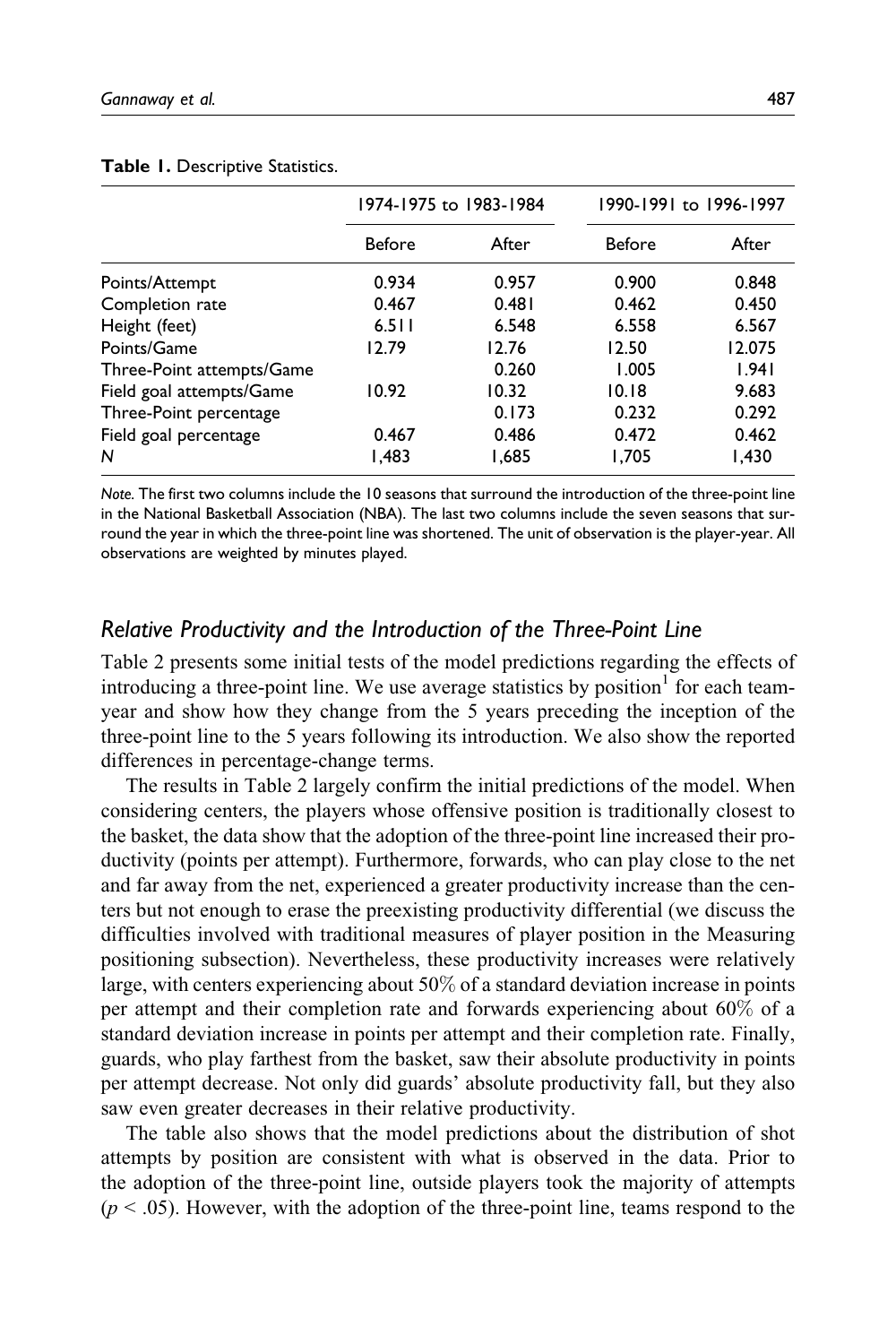|                           | Pre   | Post  | $\Delta/\sigma$ (%) |
|---------------------------|-------|-------|---------------------|
| Centers                   |       |       |                     |
| Fraction of team attempts | 0.179 | 0.183 | 3.6                 |
| Points per attempt        | 0.970 | 1.00  | 47.7                |
| Completion rate           | 0.485 | 0.502 | 50.0                |
| <b>Forwards</b>           |       |       |                     |
| Fraction of team attempts | 0.397 | 0.393 | $-3.3$              |
| Points per attempt        | 0.935 | 0.977 | 59.1                |
| Completion rate           | 0.468 | 0.490 | 65.3                |
| Guards                    |       |       |                     |
| Fraction of team attempts | 0.424 | 0.424 | $-0.2$              |
| Points per attempt        | 0.921 | 0.911 | $-12.9$             |
| Completion rate           | 0.460 | 0.461 | 4.0                 |

Table 2. Change in Attempts and Productivity by Position When the Three-Point Line Was Introduced.

Note. The unit of observation of is the team-year average at each position for the 1974-1975 to 1983-1984 seasons ( $N = 645$ ). The standard deviations ( $\sigma$ ) for fraction of team attempts, points per attempt, and completion rate are calculated across all observations in this sample and are 0.126, 0.072, and 0.035, respectively.

greater relative productivity of offensive players close to the basket (i.e., centers) by increasing their attempts at the expense of the forwards. This can be seen as evidence of firm-level substitution into the relatively more productive players.

Although these descriptive tables give a valuable picture of average changes on a team level, we wish to look more deeply at how the introduction of the three-point line affects the relative productivity of individual players, according to their position group. Thus, we next take player-season level data for the 1974-1975 to 1983-1984 seasons and analyze the effects of three-point introduction in a regression framework of the following form:

Output<sub>igity</sub> =  $\alpha X_{i,g,t,y}$  +  $\beta$  Position<sub>ity</sub> +  $\delta$  Adopted<sub>t</sub> +  $\gamma$  Position<sub>ity</sub>  $\times$  Adopted<sub>t</sub> +  $\varepsilon_{i,g,t,y}$ ;

where output is a measure of player productivity,  $X$  is a set of controls including player experience and team fixed effects, and Position and Adopted are dummy variables for a player's position group and a year after the three-point line is adopted, respectively. Note that this formulation does not contain a traditional control group that is untreated by the introduction of the three-point line. Rather, the coefficient  $\beta$  measures the productivity change for a position group relative to its previous performance, in effect assuming that it would have persisted in the absence of threepoint adoption. Given this assumption, the interaction term coefficient  $\gamma$ , which we are accustomed to interpreting as a difference-in-differences effect, instead measures the relative changes in productivity between the identified position groups and other position groups that is due to the adoption of the three-point line. It is important to emphasize that the interpretation of this coefficient is as a relative (rather than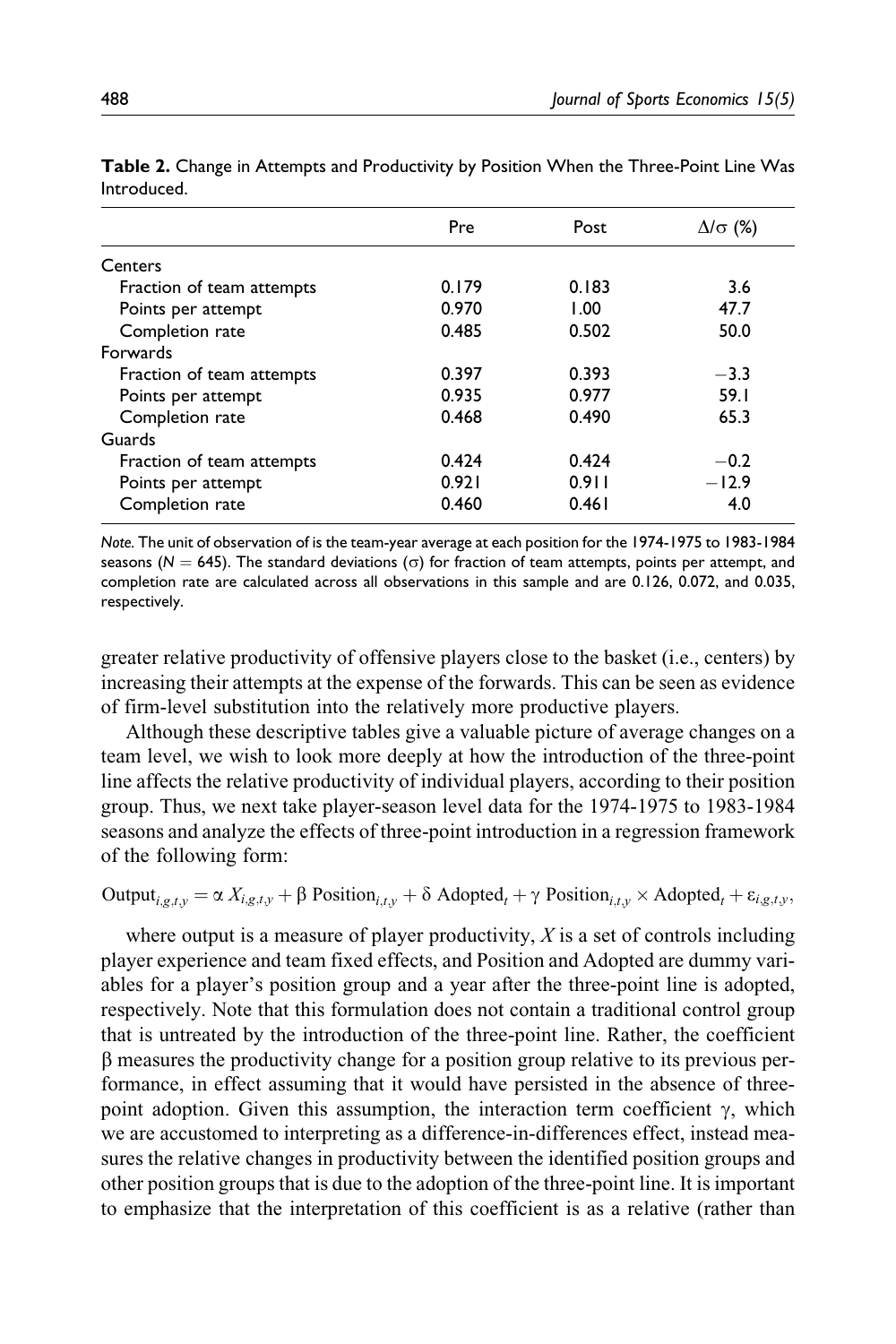|                        |                              | Introduce                 | Shorten                      |                           |  |
|------------------------|------------------------------|---------------------------|------------------------------|---------------------------|--|
|                        | Points per<br>Attempt<br>(1) | Completion<br>Rate<br>(2) | Points per<br>Attempt<br>(3) | Completion<br>Rate<br>(4) |  |
| After change           | $-0.003$ [0.009]             | $0.004$ [0.005]           | $-0.072**$ [0.011]           | $-0.017**$ [0.005]        |  |
| Forward                | $0.020*$ [0.009]             | $0.010*$ [0.005]          | $0.092**$ [0.010]            | $0.034**$ [0.005]         |  |
| Center                 | $0.046**$ [0.012]            | $0.023**$ [0.006]         | $0.123**$ [0.013]            | $0.044**$ [0.007]         |  |
| After $\times$ Forward | $0.050**$ [0.013]            | $0.021**$ [0.006]         | $0.028$ [0.015]              | 0.002 [0.008]             |  |
| After $\times$ Center  | $0.054**$ [0.016]            | $0.022**$ [0.008]         | $0.052**$ [0.020]            | $0.009$ [0.010]           |  |
| N                      | 3.161                        | 3,161                     | 3.118                        | 3,118                     |  |

|  |  | Table 3. Effects of Three-Point Line on Relative Productivity by Position. |  |  |  |  |
|--|--|----------------------------------------------------------------------------|--|--|--|--|
|--|--|----------------------------------------------------------------------------|--|--|--|--|

Note. Columns 1–2 include player-year observations from the 1974-1975 to 1983-1984 seasons. Columns 3-4 include player-year observations from the 1990-1991 to 1996-1997 seasons. The "after" variable indicates whether the observation occurred after the introduction of the three-point line (1979/1980 season) in the first two columns or after the shortening of the three-point line (1994/1995 season) in the latter two columns. All regressions contain team fixed effects.

\*\* and \* indicate statistical significance at the 1% and 5% levels, respectively.

absolute) productivity change; however, it is precisely changes in relative productivity that interest us in this article.

As available data emphasize the attempt-based nature of the game, we have chosen points per attempt and the fraction of successful attempts as our primary output measures. We use guards as the omitted position group because the three-point line is in their primary offensive area of the court.

The results of these regressions are found in Table 3. The first two columns show the effects of the introduction of the NBA three-point line on the relative productivity of centers and forwards. The results suggest that forwards and centers had a higher number of points per attempt and completion percentage than guards even before the three-point line was introduced. This likely reflects features in the game of basketball, which is not truly a simultaneous move game, which are not captured by our model. For instance, not all attempts to double team an inside offensive player work, due to incorrect timing or positioning. Additionally, the offensive player retains the option to forgo an inside shot and pass to a teammate. However, the central lesson of the model, that increased defensive attention to outside players will make inside players relatively more productive, is confirmed in the rest of the table. Looking further down the columns, we find that after the change in scoring rules, center and forward productivity increased even further, relative to guards, with relative points per attempt increasing by 0.05 for forwards and slightly more for centers.

# Effects of Shortening the Three-Point Line

As we discussed in the Background section, the NBA three-point line has not always had the same form. In particular, the line was shortened for three seasons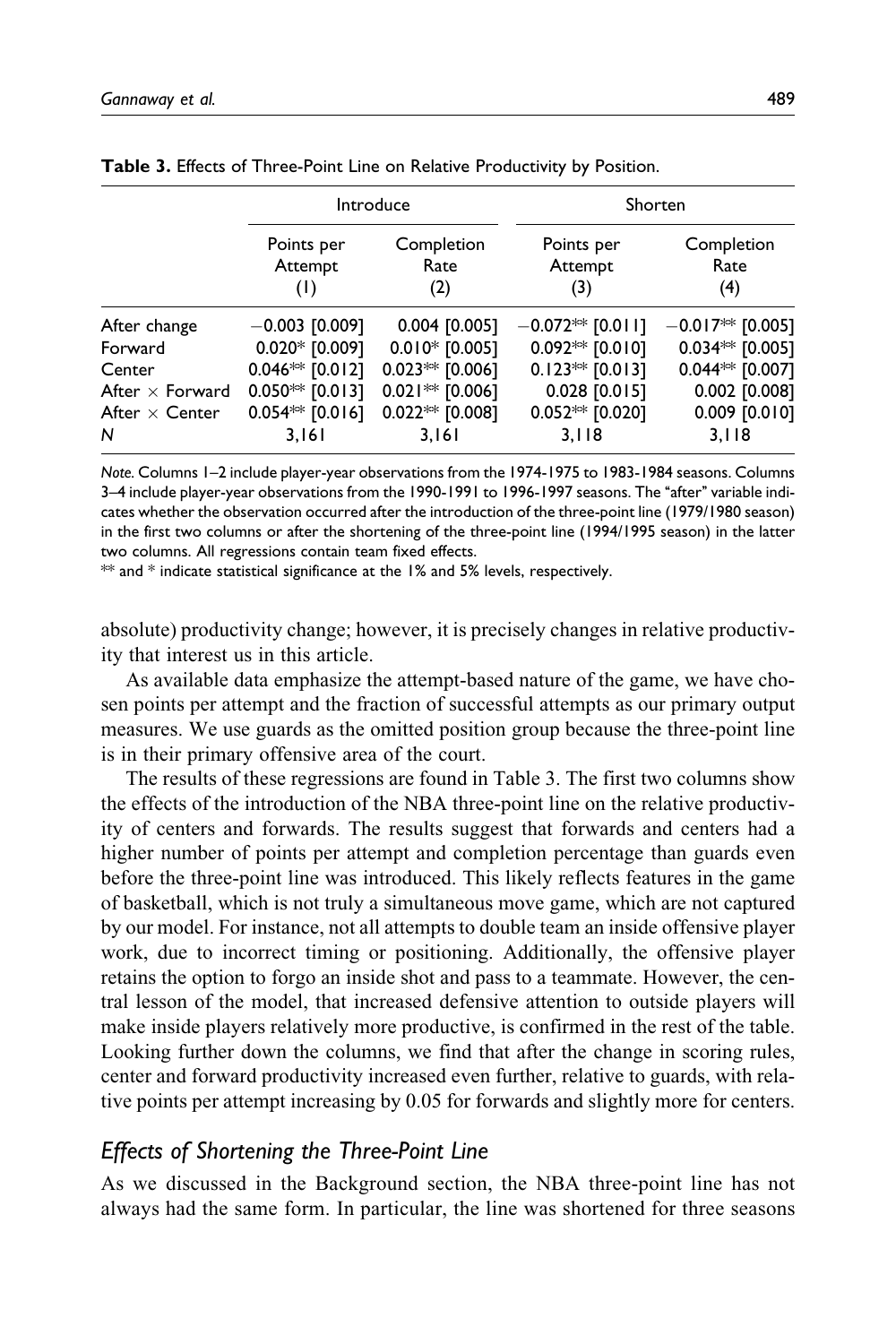beginning in 1994-1995. We have also briefly mentioned that the predictions of the model are less clear as to what effect shortening the three-point line will have on the relative productivity of different position groups. Thus, we seek empirical evidence. In columns 3–4 of Table 3, we repeat the previous columns' empirical exercise using data from 1990-1991 to 1996-1997 seasons. While other variables remain as previously defined, the post-dummy now is set equal to one for the last 3 years of this window, when the three-point line was shortened.

The results suggest this change had productivity effects that are similar to those created by the introduction of the three-point scoring technology. The interaction terms suggest that a statistically significant increase in center productivity, relative to guards, of about 0.05 points per attempt occurred following the shortening of the three-point line. Again, our simple model suggests a likely mechanism by which this relative decline can occur for guards that would seem to be benefited by the technology change. The optimum strategy of the defenders shifts to apply more defensive pressure, on average, to guards and less to the interior players. In equilibrium, this defensive shift leads to larger productivity losses than the corresponding gains from long shots counting for more points.

### Measuring Positioning

One particular concern in the foregoing analysis is the possible equivocation on what basketball positions mean. Although guards do tend to play farther from the basket than forwards or centers on average, position groups are self-defined, often in ways that reflect defensive as well as offensive positioning. Thus, many taller guards score from post moves or layups while some forwards are more likely to take a large number of shots far from the basket. It follows that the listed roster position might be a noisy measure of the fundamental object of interest, which is shot attempt distance from the basket when on offense.

We therefore consider another possible attribute that may better capture that positioning: player height. Height is objectively measured and can be expected to negatively correlate with distance from the basket on average. In essence, if the three-point line pushes defenses farther from the basket, we expect the greatest relative productivity benefit to accrue to players that can play nearer to the basket (i.e., the taller ones). In this way of viewing the problem, position becomes merely an imperfect proxy for an inherent attribute that is advantaged by technical change, much as educational status and occupation are merely measurable proxies for the actual skill of employees that is advantaged by skillbiased technical change.

The evidence for this conjecture can be found in Table 4. The table repeats the analyses of Table 3, using data from the same seasons and examining productivity changes due to the adoption, and later, shortening of the three-point line. In this table, however, the dummies for position group have been replaced by a variable that measures a player's height (in feet) and the interaction term now tells us the relative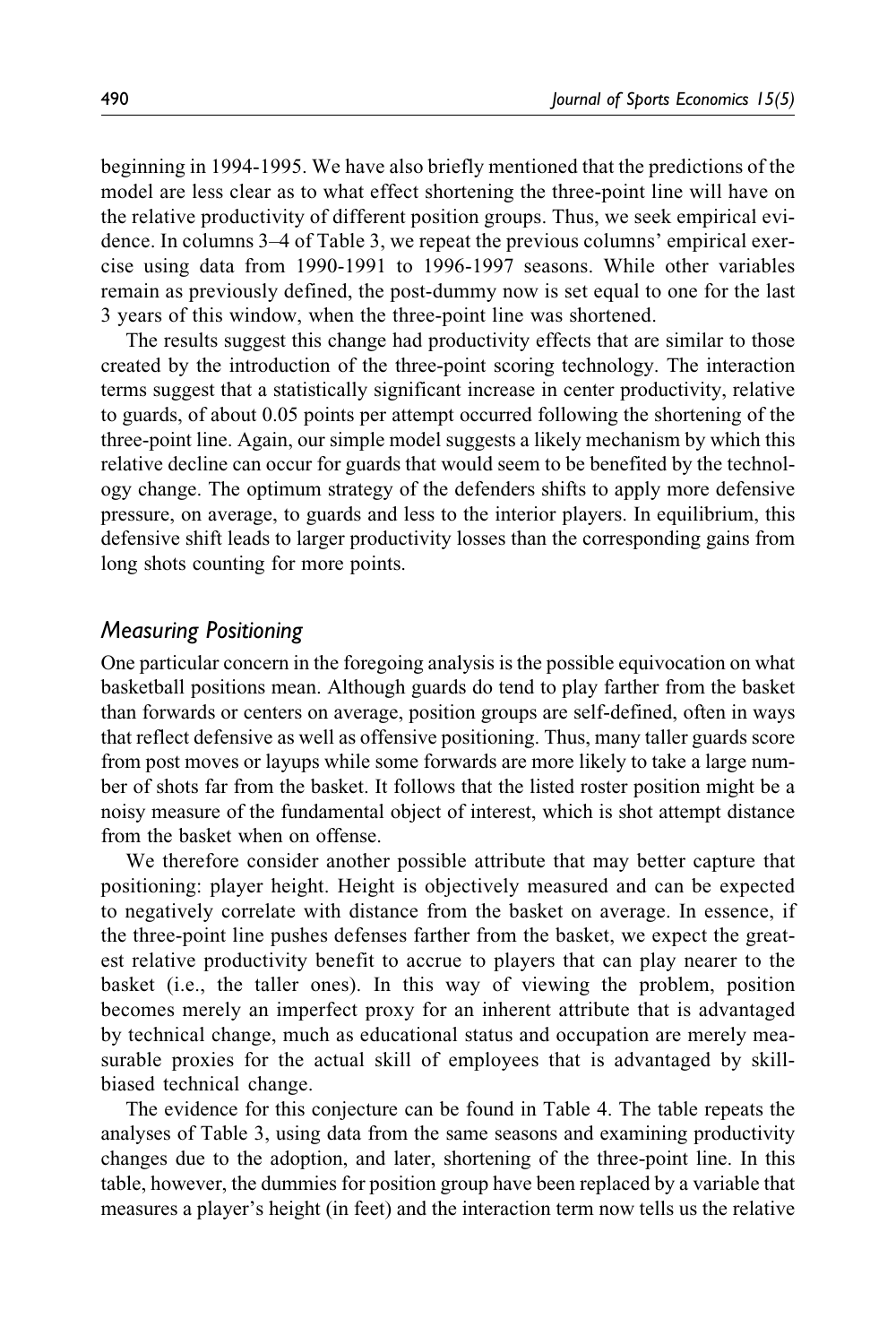|                       | Introduce         |                   | Shorten            |                    |  |
|-----------------------|-------------------|-------------------|--------------------|--------------------|--|
|                       | Points per        | Completion        | Points per         | Completion         |  |
|                       | Attempt           | Rate              | Attempt            | Rate               |  |
|                       | (1)               | (2)               | (3)                | (4)                |  |
| After change          | $0.027**$ [0.006] | $0.016**$ [0.003] | $-0.055**$ [0.007] | $-0.016**$ [0.003] |  |
| Height                | $0.064**$ [0.016] | $0.032**$ [0.008] | $0.130**$ [0.015]  | $0.044**$ [0.007]  |  |
| After $\times$ Height | $0.079**$ [0.021] | $0.033**$ [0.010] | $0.075**$ [0.021]  | $0.019$ [0.011]    |  |
| N                     | 3,161             | 3,161             | 3,118              | 3,118              |  |

|  | Table 4. Effects of Three-Point Line on Relative Productivity by Height. |  |  |  |  |
|--|--------------------------------------------------------------------------|--|--|--|--|
|--|--------------------------------------------------------------------------|--|--|--|--|

Note. Columns 1–2 include player-year observations from the 1974-1975 to 1983-1984 seasons. Columns 3–4 include player-year observations from the 1990-1991 to 1996-1997 seasons. Height is measured in feet and centered on the sample mean (6.5 feet). All regressions contain team fixed effects.  $**$  and  $*$  indicate statistical significance at the 1% and 5% levels, respectively.

change in productivity for taller players after the three-point line changes. We also center our height measure at the sample mean (6.5 feet), so that the coefficient on the "after change" variable represents the change in productivity that accompanied each rule change for a player of average height.

The results in Table 4 indicate that the introduction of the three-point line increased the productivity of players of average height, increasing their points per attempt by 0.03 and their completion rate by 1.6%. However, the change in productivity was even larger for taller players, with an extra 6 inches of height producing a change in productivity that was more than double that for an average-height player. We also find that shortening the three-point line provided a larger advantage to taller players in terms of points per attempt but smaller and insignificant effects in terms of the completion rate.

These results suggest that the change in scoring technology represented by the three-point shot led to a relative shift in the productivity of players according to their average playing distance from the basket, consistent with the predictions of our model predictions. In the next section, we will look at how this change in relative productivity changes the return to height, making taller players more valuable to a team and increasing the demand for height in the NBA draft.

## The Returns to Relative Productivity Changes

The results from the previous section suggest that the introduction, and later, shortening of the three-point line in the NBA led to a relative increase in the productivity of taller players. We now examine whether this relative change in productivity led to a change in the firm-level demand for height, by looking at the NBA draft. We first take the average height of players drafted at each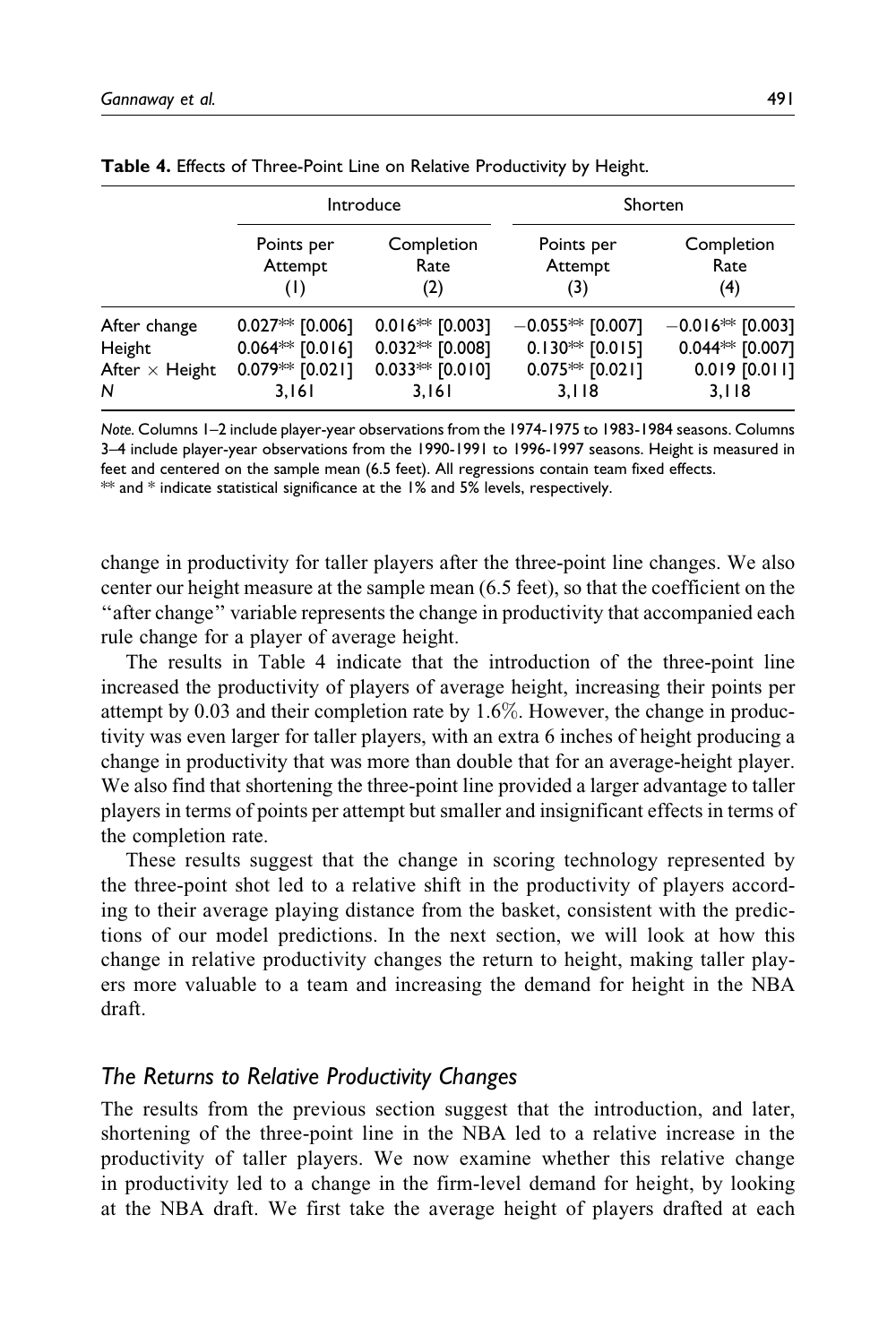|                       | <b>Introduce</b>                                         |                                            | Shorten                                               |                                         |  |
|-----------------------|----------------------------------------------------------|--------------------------------------------|-------------------------------------------------------|-----------------------------------------|--|
| Post<br>Controls<br>N | Height<br>$0.070**$ [0.021]<br>Pick fixed effects<br>646 | $0.068**$ [0.021]<br>Pick and pick2<br>646 | Height<br>0.034 [0.0405]<br>Pick fixed effects<br>264 | 0.039 [0.0402]<br>Pick and pick2<br>264 |  |

|  | <b>Table 5.</b> Effects of Three-Point Line on Relative Draft Pick. |  |
|--|---------------------------------------------------------------------|--|
|--|---------------------------------------------------------------------|--|

Note. Each column represents a different regression. The dependent variable in each regression is player height. In columns 1–2, the sample includes player-year observations from the 1970-1989 seasons. Columns 3–4 alter the time frame to include the 1990-1991 to 1996-1997 seasons. After indicates the introduction of the three-point line (1979 season) in the first two columns and the shortening of the threepoint line (1994 season) in the latter two columns. Controls indicate the type of controls used in each regression: Pick and pick<sup>2</sup> indicate the regression controls for the draft pick position and its square; Pick Fixed Effects indicate the regression uses fixed effects based on draft pick. Standard errors are shown in brackets and t-statistics are shown in parentheses.

 $**$  and  $*$  indicate statistical significance at the 1% and 5% levels, respectively.



Figure 3. Average height by draft pick before and after the introduction of the three-point line. Note. This figure is based on data from the 1970-1989 seasons. After represents seasons after the introduction of the three-point line in 1979. The figure is produced by applying a local kernel smoother to average height by draft position within the relevant time period, using an Epanechnikov kernel and bandwidth equal to 3.

draft position for a period of 5 years before and 5 years after the introduction of the three-point line, and apply a local kernel smoother, using an Epanechnikov kernel and a bandwidth equal to 3. The results can be seen in Figure 3. It shows that after the introduction of the three-point line, there is an increase in average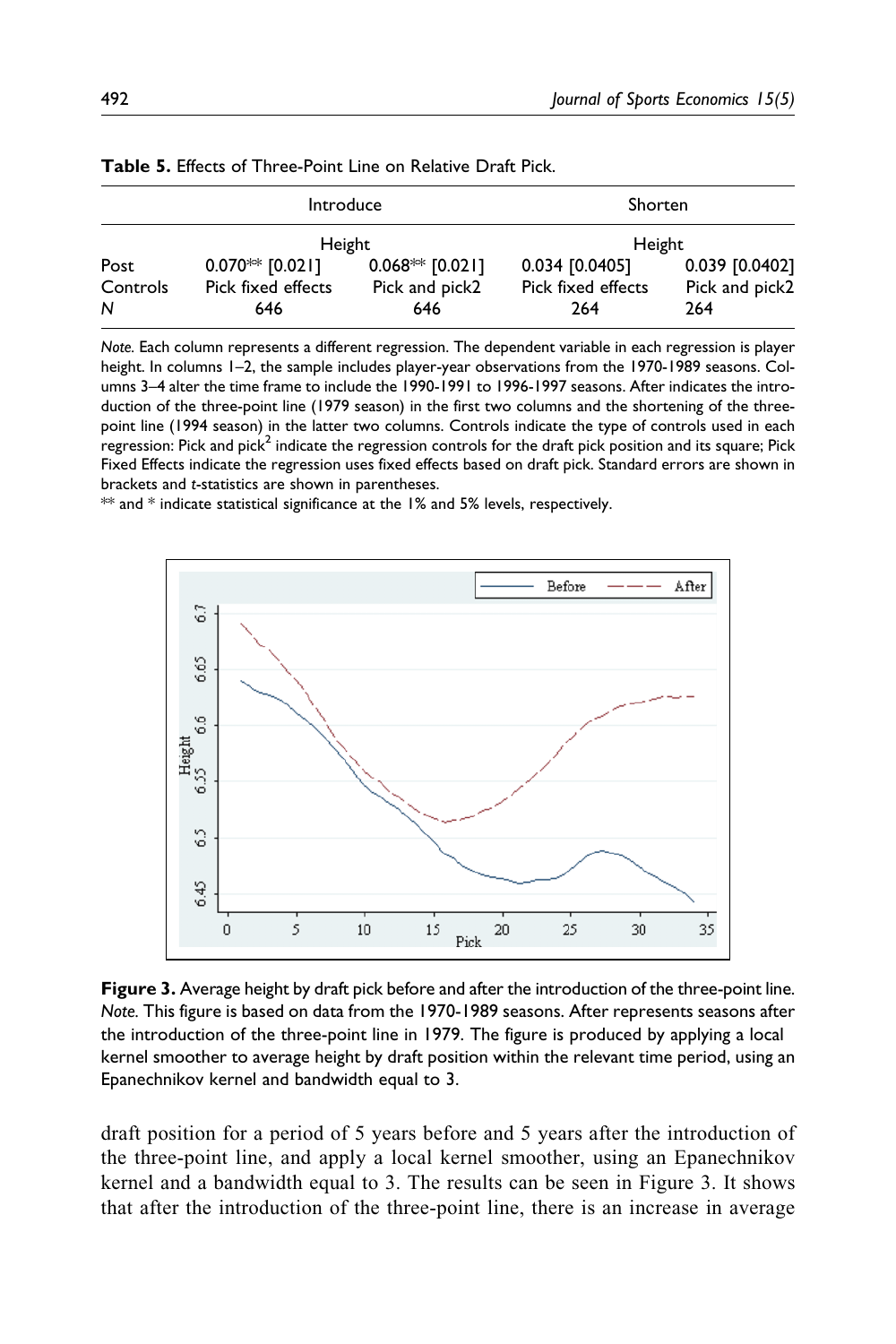

Figure 4. Average height by draft pick before and after the shortening of the three-point line and after the return to the original length. Note. This figure is based on data from the 1990- 2000 seasons. Shorten represents seasons after the 1994 shortening of the three-point line in the NBA, but before the re-lengthening of the line. Lengthen represents seasons after the 1996 return to the original length. The figure is produced by applying a local kernel smoother to average height by draft position within the relevant time period, using an Epanechnikov kernel and bandwidth equal to 3.

player height at every draft position, though the largest change is for players drafted after the first 20 picks.

To better quantify the difference between the average heights of draftees after the three-point line innovations, we regress the height, in feet, of drafted players on a dummy variable for whether the season occurred after the rule change and a set of draft position fixed effects (see Table 5). Some specifications also add a quadratic term in draft position. We find that the introduction of the three-point line in the NBA led to a statistically significant increase in the height of players chosen in the NBA draft (an increase of about 0.07 feet on average). The shortening of the threepoint line also resulted in an increase in the average height, though this change was smaller and not statistically significant. Note however, that we have a much smaller sample size in the latter two columns, because the shortened three-point line only lasted for three seasons.

However, this also suggests a possibility for a further test of the rule's effects. If shortening the three-point line caused teams to draft taller players, lengthening the line should cause them to draft shorter players. Figure 4 explores this conjecture by applying a kernel smoother to average height by draft position, in a manner similar to Figure 3. However, in this instance, the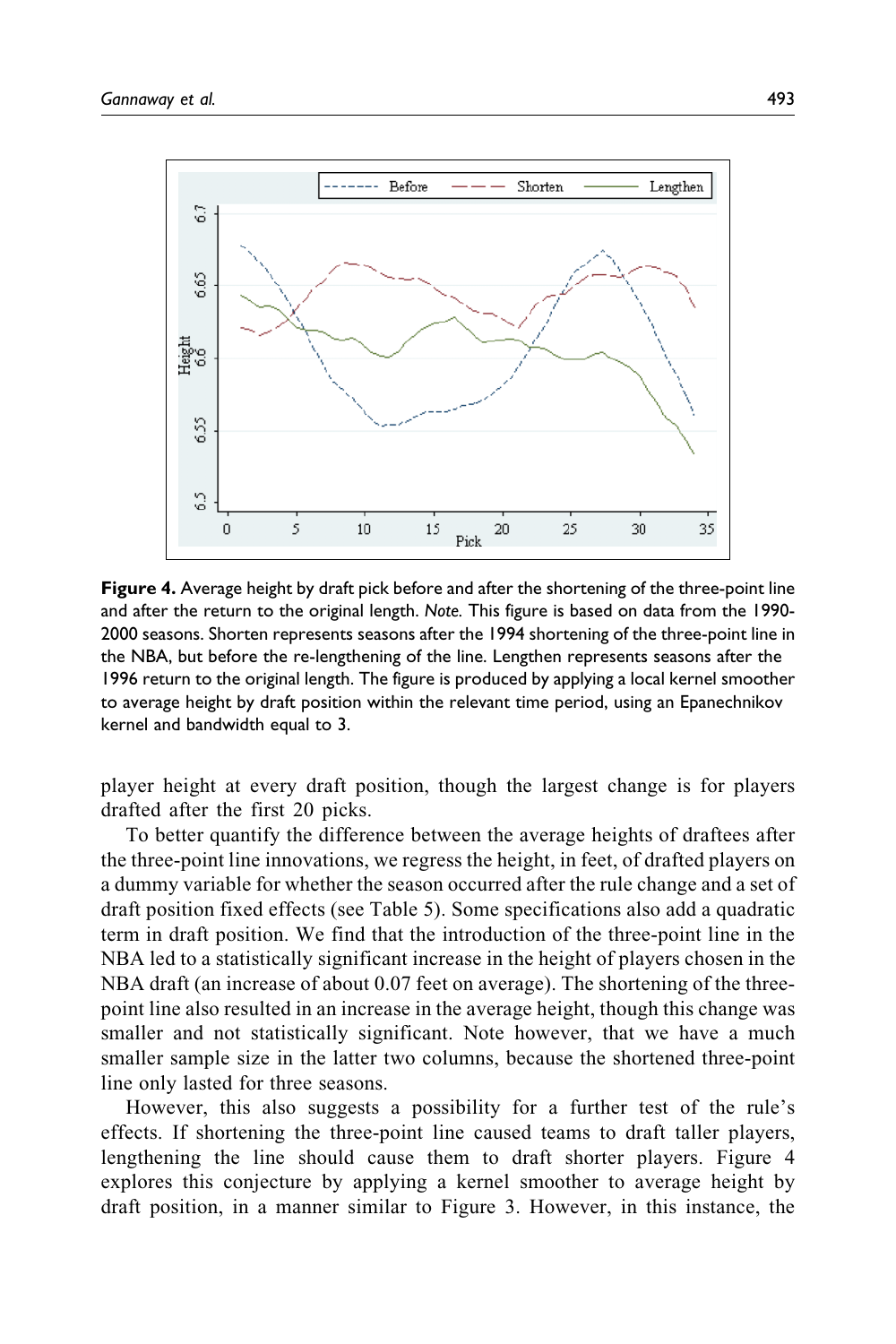figure shows separate averages for before, during, and after the shortened line period. The graph suggests that the demand for height, as measured by draft behavior, increased with the shortening of the three-point line and then decreased when the three-point line was lengthened. This also suggests that the earlier results are not just a statistical artifact of a secular trend toward drafting taller players over time.

# Conclusion

The results in this article illustrate how the strategic response to a technological change can cause firm-level substitution of employees and the consequent labor market bias in value to move in an unexpected direction. In our case, the introduction of the three-point line increases the benefits of making shots farther from the basket which causes the defense to adjust their strategy to protect against the higher value of the outside shots. This adjustment by the defense leads to relative gains in productivity for taller players who shoot closer to the hoop and now face a lower level of defense.

We also find that the increase in the productivity of taller players resulted in changes in the labor market for NBA players with an increase in the demand for height in the NBA draft. Furthermore, we exploit two changes in the length of the three-point line that occurred in the 1990s when it was shortened and then later lengthened again and find that the demand for height in the NBA draft increased with the shortening of the three-point line and then decreased when it was lengthened, thus allaying concerns that the effect we observe with the introduction of the three-point line were simply driven by a time trend. These results highlight the reality that not all technical changes are of the capital augmenting variety, and that investigations of potential skill biased technical changes should consider the scope of possible strategic behavior. They also document the worker-level productivity effect of a technical change. Finally, they provide strong evidence that employers do substitute toward employees that become more valuable as the result of exogenously imposed technical changes.

#### Declaration of Conflicting Interests

The authors declared no potential conflicts of interest with respect to the research, authorship, and/or publication of this article.

#### Funding

The authors received no financial support for the research, authorship, and/or publication of this article.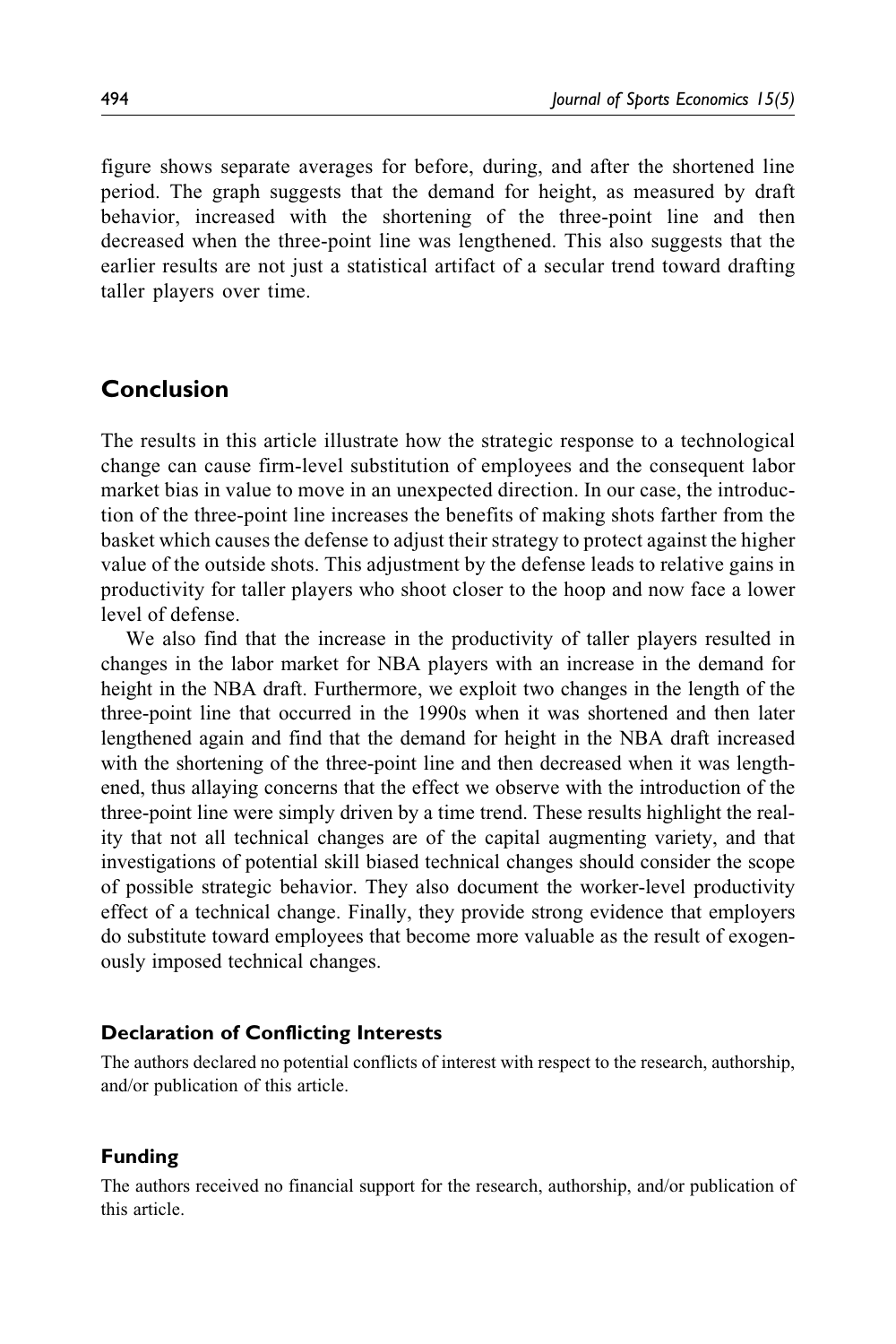### Note

1. The<http://www.basketballreference.com> data lists some players as hyphenated positions (e.g., Center-Forward). For these players, we set their position as the first position named (e.g., Center for the previously mentioned case).

#### **References**

- Acemoglu, D. (1998). Why do new technologies complement skills? Directed technical change and wage inequality. The Quarterly Journal of Economics 113, 1055–1090.
- Acemoglu, D. (2002a). Technical change, inequality and the labor market. Journal of Economic Literature, 40, 7–72.
- Acemoglu, D. (2002b). Directed technical change. Review of Economic Studies, 69, 781–810.
- Atkeson, A., & Kehoe, P. J. (2007). Modeling the Transition to a New Economy: Lessons from Two Technological Revolutions. The American Economic Review 97: 64-88.
- Autor, D. H., Levy, F., & Murnane, R. J. (2003). The skill content of recent technological change: An empirical exploration. Quarterly Journal of Economics, 116, 1279–1333.
- Autor, D. H., Katz, L. F., & Kearney, M. S. (2006). The polarization of the U.S. labor market. American Economic Review Papers and Proceedings, 96, 189–194.
- Autor, D. H., Katz, L. F., & Kearney, M. S. (2008). Trends in U.S. wage inequality: Reassessing the revisionists. Review of Economics and Statistics, 90, 300–323.
- Autor, D., Katz, L. F., & Krueger, A. B. (1998). Computing inequality: Have computers changed the labor market? *Ouarterly Journal of Economics*, 113, 1169-1213.
- Berman, E., Bound, J., & Griliches, Z. (1994). Changes in the demand for skilled labor within U.S. manufacturing: Evidence from the annual survey of manufacturers. Quarterly Journal of Economics, 109, 367–397.
- Berman, E., Bound, J., & Machin, S. (1998). Implications of skill-biased technological change: International evidence. Quarterly Journal of Economics, 113, 1245–1279.
- Bernard, A. B., & Jensen, J. B. (1997). Exporters, skill upgrading, and the wage gap. Journal of International Economics, 42, 3–31.
- Bresnahan, T. F., Brynjolfsson, E., & Hitt, L. M. (2002). Information technology, workplace organization and the demand for skilled labor: Firm-level evidence. Quarterly Journal of Economics, 117, 339–376.
- Chiappori, P. A., Levitt, S., & Groseclose, T. (2002). Testing mixed-strategy equilibria when players are heterogeneous: The case of penalty kicks in soccer. American Economic Review, 92, 1138–1151.
- Dunne, T., Haltiwanger, J., & Troske, K. R. (1997). Technology and jobs: Secular changes and cyclical dynamics. Carnegie-Rochester Conference Series on Public Policy, 46, 107–178.
- Goldin, C., & Katz, L. M. (1998). The origins of technology-skill complementarity. Quarterly Journal of Economics, 113, 693–732.
- Hornstein, A., Krusell, P., & Violante, G. (2005). The effects of technical change on labor market inequalities. In Handbook of Economic Growth, 1, 1275–1370.
- Katz, L. M., & Autor, D. H. (1999). Changes in the wage structure and earnings inequality. Handbook of Labor Economics, 3, 1463–1555.